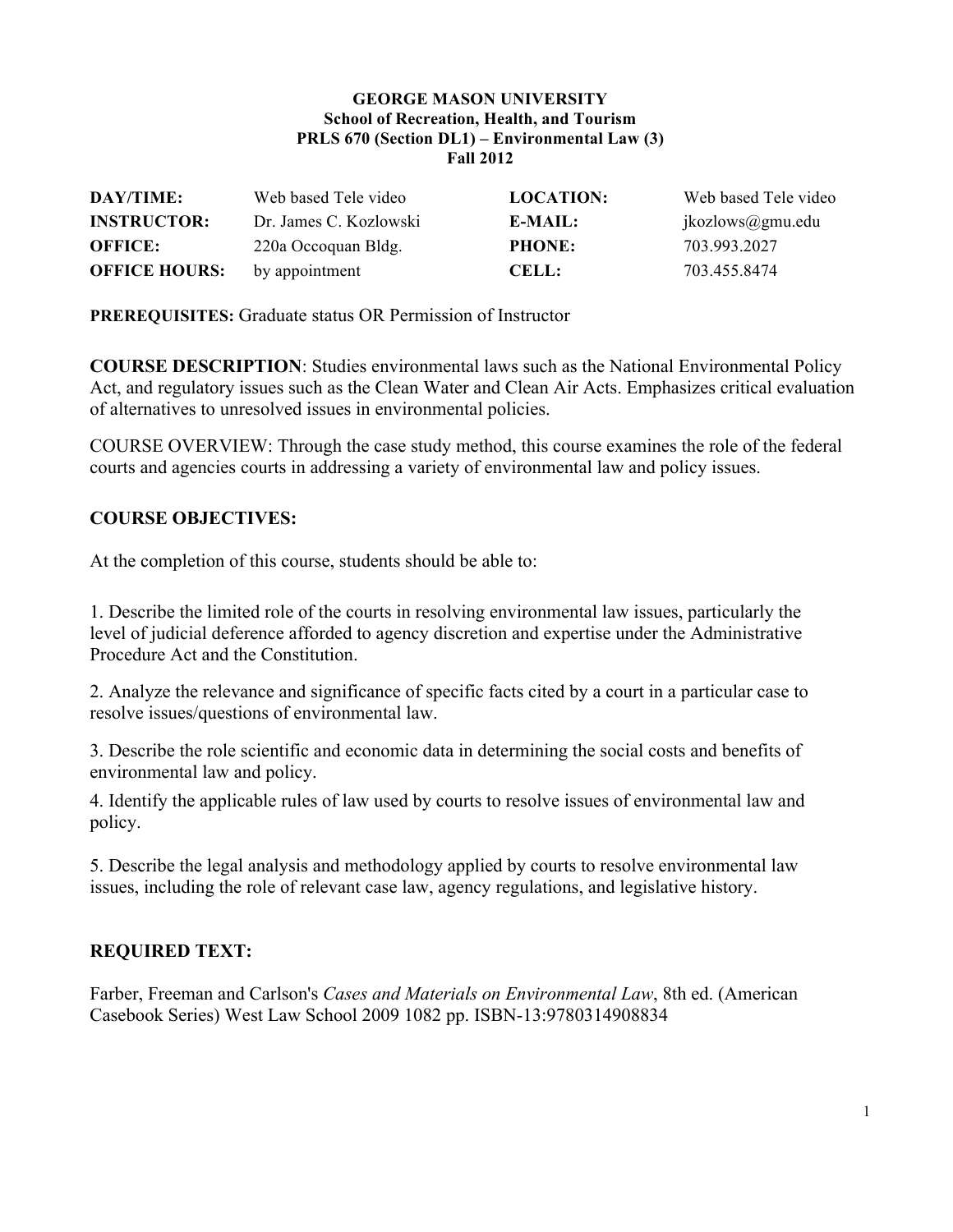## **EVALUATION:**

3 exams ("take home, open book", weighted equally 33.3% each)

Exams in PRLS 670 will be computer based on Blackboard., including multiple choice and True/False questions.

The exams are based on required readings and video lectures.

To prepare for the exams, students will be required to focus on the applicable rules of law illustrated and distinguished by the case reports and court opinions in the required readings. Each exam will test students' understanding of general principles of environmental law and case examples described in the required readings and lectures. Exam questions will measure students' abilities to identify general legal principles used by the court to resolve questions of environmental law generally and in particular cases.

Grading Scale

| A     | 92-100   |
|-------|----------|
| $A -$ | 84-91    |
| $B+$  | 76-83    |
| B     | 67-75    |
| $B-$  | 59-66    |
| C     | 51-58    |
| F     | $0 - 50$ |

Students are expected to view each weekly class lecture available via on demand Webstream on the GMU-TV website.

# **TENTATIVE COURSE SCHEDULE:**

\* Farber, Freeman and Carlson's *Cases and Materials on Environmental Law*, 8th ed. (American Casebook Series) West Law School 2009 1082 pp. ISBN-13:9780314908834

Unit One Week of 8/27: Introduction to Environmental Regulation (Webstream Lectures 1A & 1B ) Required Reading: \* Farber, Freeman and Carlson's Cases and Materials on Environmental Law, 8th ed. Reserve Mining Co. v. EPA, 514 F.2d 492 (8th Cir. 1975) 81-89 \* Industrial Union Dept. AFL-CIO v. API, 448 U.S. 607 (1980) 89-101 American Textile Manufacturers v. Donovan, 452 U.S. 490 (1981) 101-105 State v. Ventron Corp., 468 A.2d 150 (N.J. 1983) 168-171 Ayers v. Township of Jackson 171-176 Environmental Protection & the Constitution Missouri v. Holland 287-289 Hodel v. Indiana 289-291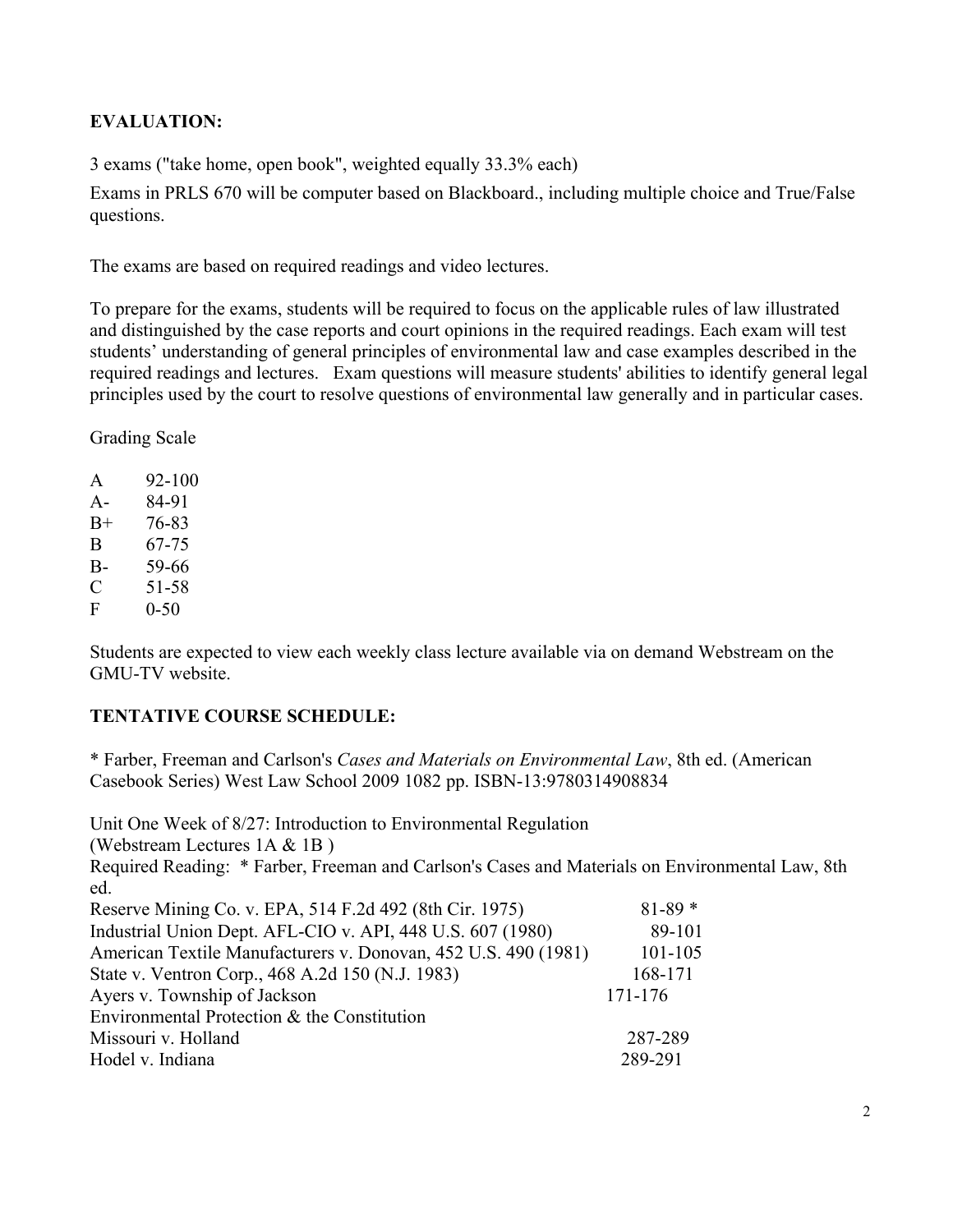| Unit Two Week of $9/3$ : Environmental Protection & the Constitution<br>(Webstream Lectures 2A & 2B)                                            |         |
|-------------------------------------------------------------------------------------------------------------------------------------------------|---------|
| Required Reading: (Farbman, 8th edition)                                                                                                        |         |
| Alabama-Tombigbee Rivers Coalition v. Kempthorne                                                                                                | 294-298 |
| New York v. United States                                                                                                                       | 299-302 |
| Minnesota v. Clover Leaf Creamery Co.                                                                                                           | 305-306 |
| Hughes v. Alexandria Scrap Corp.                                                                                                                | 306-308 |
| City of Philadelphia v. New Jersey                                                                                                              | 309-312 |
| C&A Carbone v. Town of Clarkstown, N.Y.                                                                                                         | 313-318 |
| United Haulers Assn. Inc. v. Onieda-Herkimer Solid Waste Mgmt.                                                                                  | 318-324 |
| Engine Manufacturers Assn. v. South Coast Air Quality Mgmt                                                                                      | 327-330 |
| Unit Three Week of 9/10: Judicial Review and Administrative Process<br>(Webstream Lectures 3A & 3B)<br>Required Reading: (Farbman, 8th edition) |         |
| Sierra Club v. Morton                                                                                                                           | 376-381 |
| United States v. SCRAP I                                                                                                                        | 381-385 |
| Lujan v. Defenders of Wildlife                                                                                                                  | 385-394 |
| Friends of the Earth v. Laidlaw Environmental Services                                                                                          | 394-403 |
| Massachusetts v. EPA, 549 US 497                                                                                                                | 403-413 |
| Summers v. Earth Island Institute                                                                                                               | 413-418 |
| Citizens to Preserve Overton Park v. Volpe                                                                                                      | 437-443 |
| Vermont Yankee Nuclear Power Corp. v. NRDC                                                                                                      | 443-450 |
| Chevron, USA v. NRDC                                                                                                                            | 450-455 |
| Unit Four Week of 9/17: National Environmental Policy Act Part 1<br>(Webstream Lectures 4A & 4B)                                                |         |

| Required Reading: (Farbman, 8th edition)                 |         |
|----------------------------------------------------------|---------|
| Hanley v. Mitchell (Hanley I)                            | 462-464 |
| Metropolitan Edison Co. v. People Against Nuclear Energy | 464-469 |
| Hanley v. Kleindienst (Hanley II)                        | 469-474 |
| Department of Transportation v. Public Citizen           | 474-479 |
| Kleppe v. Sierra Club                                    | 483-488 |

| Unit Five Week of 9/24: National Environmental Policy Act Part 2 |         |
|------------------------------------------------------------------|---------|
| (Webstream Lectures 5A $&$ 5B)                                   |         |
| Required Reading: (Farbman, 8th edition)                         |         |
| Weinberger v. Catholic Action of Hawaii                          | 491-493 |
| Marsh v. Oregon Natural Resources Council                        | 493-496 |
| Center for Biological Diversity v. NHTSA                         | 498-506 |
| Vermont Yankee Nuclear Power Corp. v. NRDC                       | 507-509 |
| Baltimore Gas & Electric v. NRDC                                 | 511-515 |
| Robertson v. Methow Valley Citizens Council                      | 517-521 |

EXAM ONE Units 1 thru 5

Unit Six Week of 10/1: Air Pollution Part 1 (Webstream Lectures 6A & 6B)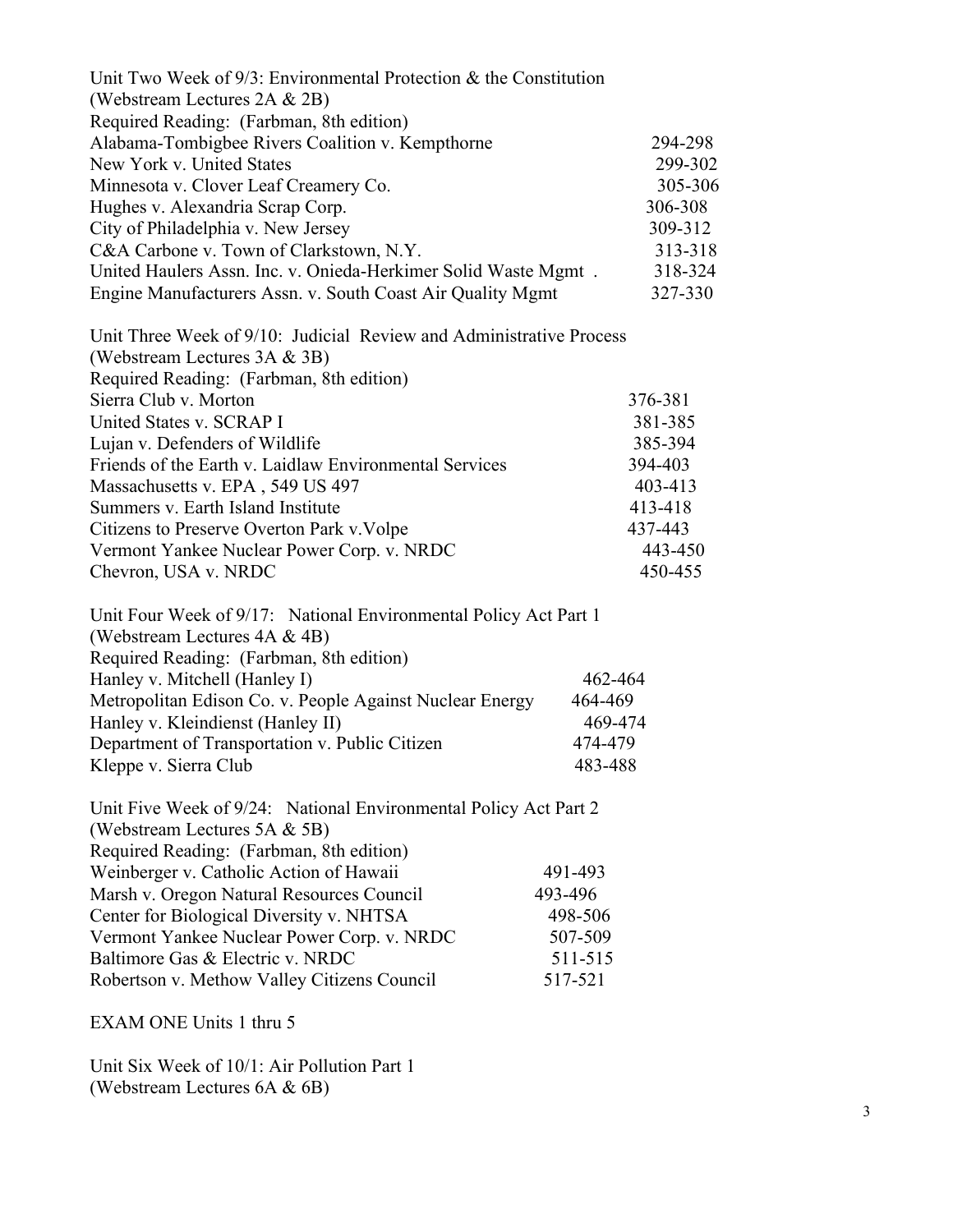| Required Reading: (Farbman, 8th edition)<br>Boomer v. Atlantic Cement Co.<br>Spur Industries, Inc. v. Del E. Webb Development, Co. |         | 526-530<br>536-537 |
|------------------------------------------------------------------------------------------------------------------------------------|---------|--------------------|
| NRDC v. Train, 545 F.2nd 320 (1976)                                                                                                |         | 554-557            |
| Lead Industries, Inc. v. EPA                                                                                                       |         | 559-567            |
| Whitman v. American Trucking Assn., Inc.                                                                                           |         | 568-574            |
| Unit Seven Week of 10/8: Air Pollution Part 2                                                                                      |         |                    |
| (Webstream Lectures 7A & 7B)                                                                                                       |         |                    |
| Required Reading: (Farbman, 8th edition)                                                                                           |         |                    |
| Massachusetts v. EPA                                                                                                               | 575-587 |                    |
| Union Electric Co. v. EPA                                                                                                          | 590-593 |                    |
| Train v. NRDC, US 1975                                                                                                             | 593-596 |                    |
| Citizens Against the Refinery's Effects, Inc. v. EPA                                                                               | 597-600 |                    |
| National Mining Assn. v. EPA                                                                                                       | 603-606 |                    |
| Delaney v. EPA                                                                                                                     | 609-611 |                    |
| Unit Eight Week of 10/15: Air Pollution Part 3                                                                                     |         |                    |
| (Webstream Lectures 8A & 8B)                                                                                                       |         |                    |
| Required Reading: (Farbman, 8th edition)                                                                                           |         |                    |
| Whitman v. American Trucking Assn., Inc.                                                                                           | 614-616 |                    |
| International Harvester Co. v. Ruckelshaus                                                                                         | 627-632 |                    |
| Appalachian Power Company v. EPA                                                                                                   | 643-650 |                    |
| North Carolina v. EPA                                                                                                              | 651-662 |                    |
| Unit Nine Week of 10/22: Water Pollution Part 1                                                                                    |         |                    |
| (Webstream Lectures 9A & 9B)                                                                                                       |         |                    |
| Required Reading: (Farbman, 8th edition)                                                                                           |         |                    |
| Milwaukee v. Illinois (Milwaukee II)                                                                                               |         | 691-695            |
| International Paper Co. v. Ouelette                                                                                                |         | 695-698            |
| NRDC v. Costle                                                                                                                     |         | 709-714            |
| Sierra Club v. Abston Construction Co.                                                                                             |         | 714-718            |
| Concerned Area Residents for the Environment v. Southview Farm                                                                     |         | 718-724            |
| Environmental Protection Information Center v. Pacific Lumber                                                                      |         | 726-730            |
| Unit Ten Week of 10/29: Water Pollution Part 2                                                                                     |         |                    |
| (Webstream Lectures 10A & 10B)                                                                                                     |         |                    |
| Required Reading: (Farbman, 8th edition)                                                                                           |         |                    |
| E.I. du Pont de Nemours & Co. v. Train                                                                                             |         | 731-736            |
| Chemical Manufacturers Assn. v. EPA                                                                                                |         | 737-745            |
| Entergy Corp. v. Riverkeeper, Inc.                                                                                                 |         | 746-752            |
| Chemical Manufacturers Assn. v. EPA                                                                                                |         | 754-762            |
| Pud No. 1 of Jefferson County v. Washington Dept. of Ecology                                                                       |         | 762-766            |
| Arkansas v. Oklahoma                                                                                                               |         | 768-770            |

EXAM TWO Units 6 thru 10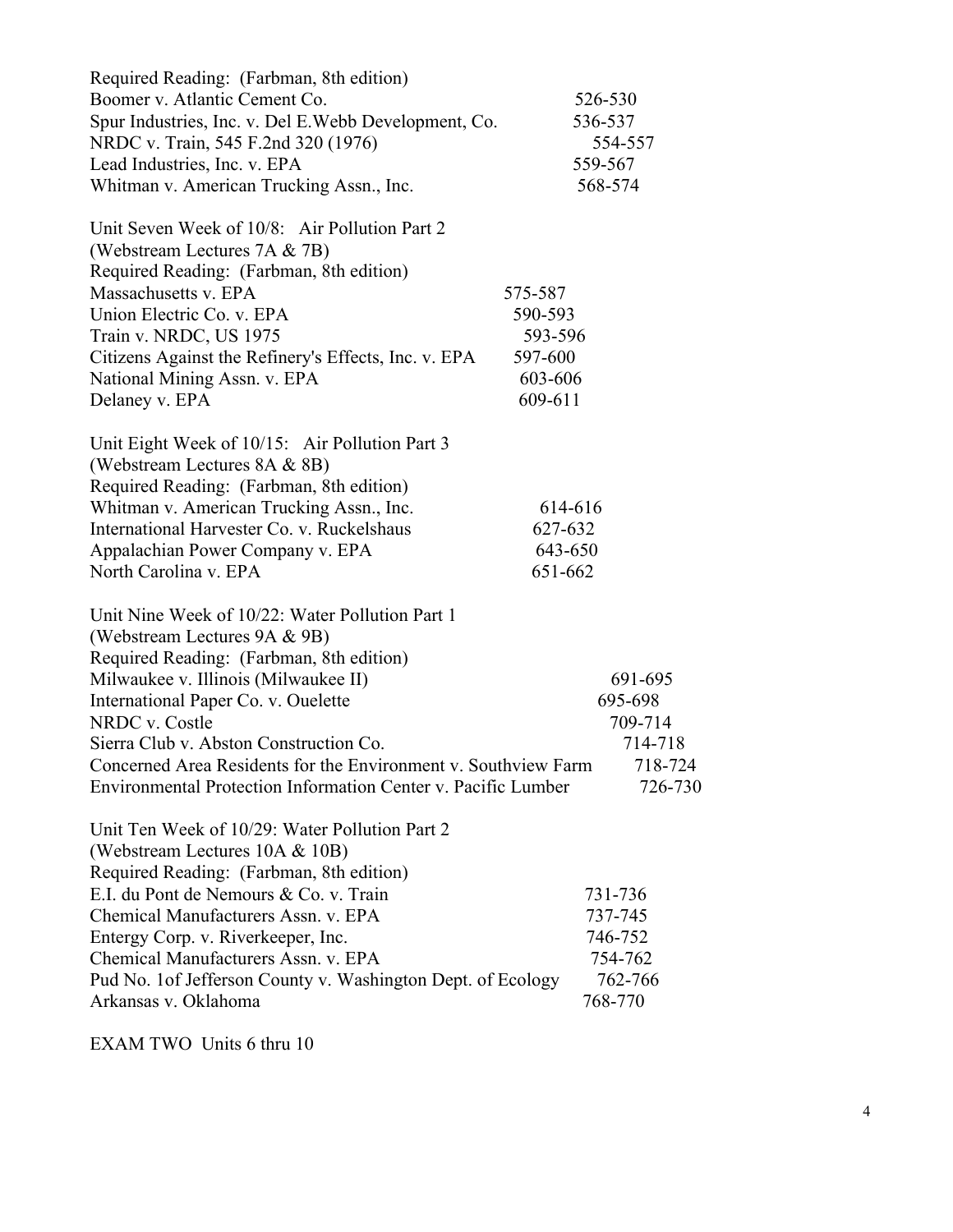| Unit Eleven Week of 11/5: Water Pollution Part 3                                                                                |           |                  |
|---------------------------------------------------------------------------------------------------------------------------------|-----------|------------------|
| (Webstream Lectures 11A & 11B)                                                                                                  |           |                  |
| Required Reading: (Farbman, 8th edition)                                                                                        |           |                  |
| Dioxin/Organochlorine Center v. EPA                                                                                             | 774-782   |                  |
| Pronsolino v. Nastri                                                                                                            | 782-789   |                  |
| United States v. Riverside Bayview Homes, Inc.                                                                                  | 802-805   |                  |
| SWANCC v. Army Corps of Engineers                                                                                               | 805-809   |                  |
| Rapanos v. United States                                                                                                        | 811-822   |                  |
| Unit Twelve Week of 11/12: Hazardous Waste Part 1<br>(Webstream Lectures 12A & 12B)<br>Required Reading: (Farbman, 8th edition) |           |                  |
| American Mining Congress v. EPA                                                                                                 |           | 848-852          |
| Chemical Waste Mgmt, Inc. v. Environmental Protection Agency                                                                    |           | 855-859          |
| Edison Electric Institute v. EPA                                                                                                |           | 859-863          |
| Hazardous Waste Treatment Council v. EPA                                                                                        |           | 866-872          |
| Chemical Waste Mgmt, Inc. v. EPA                                                                                                |           | 873-876          |
| United States v. NEPACCO                                                                                                        | 878-881   | 914-916          |
| Unit Thirteen Week of 11/26: Hazardous Waste Part 2                                                                             |           |                  |
| (Webstream Lectures 13A & 13B)                                                                                                  |           |                  |
| Required Reading: (Farbman, 8th edition)                                                                                        |           |                  |
| United States v. Monsanto Company                                                                                               |           | 894-901          |
| Burlington Northern & Santa Fe Railway Co. v. United States                                                                     |           | 902-903, 916-920 |
| Commander Oil Corp. v. Barlo Equipment Corp.                                                                                    |           | 906-910          |
| Cooper Industries Inc. v. Aviall Services, Inc.                                                                                 |           | 943-948          |
| United States v. Cannon Engineering Corp.                                                                                       |           | 956-961          |
|                                                                                                                                 |           |                  |
| Unit Fourteen Week of 12/3: Toxic Substances Hazardous Waste                                                                    |           |                  |
| (Webstream Lectures 14A & 14B)                                                                                                  |           |                  |
| Required Reading: (Farbman, 8th edition)                                                                                        |           |                  |
| Environmental Defense Fund v. EPA (Aldrin)                                                                                      | 981-986   |                  |
| Environmental Defense Fund v. EPA (Chlordane)                                                                                   | 987-990   |                  |
| Les v. Reilly                                                                                                                   | 993-994   |                  |
| NRDC v. EPA                                                                                                                     | 1002-1004 |                  |
| Corrosion Proof Fittings v. EPA                                                                                                 | 1005-1011 |                  |

### EXAM THREE Units 11 thru 14

*Note: Faculty reserves the right to alter the schedule as necessary.*

*Student Expectations*

• Students must adhere to the guidelines of the George Mason University Honor Code [See http://academicintegrity.gmu.edu/honorcode/].